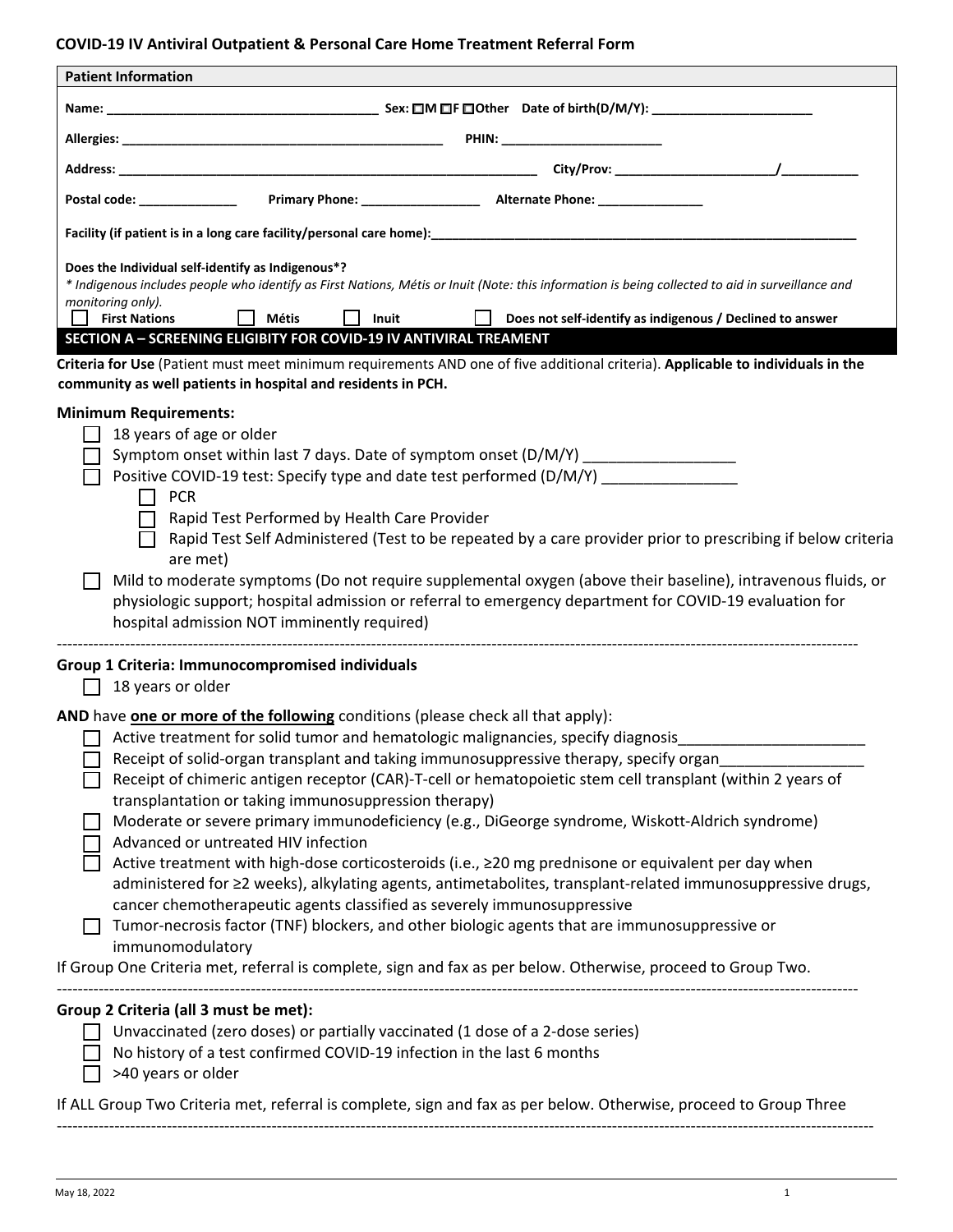| <b>COVID-19 IV Antiviral Outpatient &amp; Personal Care Home Treatment Referral Form</b>                                                                                                                                                      |
|-----------------------------------------------------------------------------------------------------------------------------------------------------------------------------------------------------------------------------------------------|
| Group 3 Criteria (all 3 criteria plus one risk factor required)<br>Unvaccinated (zero doses) or partially vaccinated (1 dose of a 2-dose series)<br>No history of a test confirmed COVID-19 infection in the last 6 months<br>18-40 years old |
| AND have one or more of the following conditions (please check all that apply):                                                                                                                                                               |
| Diabetes (diet controlled, insulin, non-insulin)                                                                                                                                                                                              |
| Smoking (current or previous)                                                                                                                                                                                                                 |
| BMI >30: Height _________(inches/cm), Weight _________(lbs, kg), BMI _____                                                                                                                                                                    |
| Cancer, active treatment of, or in follow up, specify type of cancer________________________________<br>$\mathbf{L}$                                                                                                                          |
| Cerebrovascular disease (stroke, TIA's)<br>П                                                                                                                                                                                                  |
| Chronic kidney disease (estimated GFR<60)<br>$\mathsf{L}$                                                                                                                                                                                     |
| Chronic lung diseases limited to:<br>$\Box$                                                                                                                                                                                                   |
| $\Box$ Interstitial lung disease                                                                                                                                                                                                              |
| $\Box$ Pulmonary embolism                                                                                                                                                                                                                     |
| $\Box$ Pulmonary hypertension                                                                                                                                                                                                                 |
| $\Box$ Bronchopulmonary dysplasia                                                                                                                                                                                                             |
| $\Box$ Bronchiectasis                                                                                                                                                                                                                         |
| $\Box$ COPD (chronic obstructive pulmonary disease)                                                                                                                                                                                           |
| Chronic liver diseases limited to:                                                                                                                                                                                                            |
| Cirrhosis                                                                                                                                                                                                                                     |
| Non-alcoholic fatty liver disease                                                                                                                                                                                                             |
| Alcoholic liver disease                                                                                                                                                                                                                       |
| Autoimmune hepatitis                                                                                                                                                                                                                          |
| Heart conditions (heart failure, coronary artery disease, or cardiomyopathies)                                                                                                                                                                |
| Please specify for patients with CHF if they are NYHA Class 3 or Class 4- (Class                                                                                                                                                              |
| Mental health disorders limited to:                                                                                                                                                                                                           |
| Mood disorders, including depression                                                                                                                                                                                                          |
| Schizophrenia spectrum disorders                                                                                                                                                                                                              |
| Pregnancy and recent pregnancy                                                                                                                                                                                                                |
| □ Has an obstetrician recommended patient receive treatment? Yes □ No                                                                                                                                                                         |
| On Treatment for Tuberculosis                                                                                                                                                                                                                 |
|                                                                                                                                                                                                                                               |
| If Group Three Criteria met, referral is complete, sign and fax as per below. Otherwise, proceed to Group Four.                                                                                                                               |
|                                                                                                                                                                                                                                               |
| Group 4 Criteria<br>No history of a test confirmed COVID-19 infection in the last 6 months<br>$\mathsf{L}$                                                                                                                                    |
| AND (select one of the criteria below plus at least one risk factor)                                                                                                                                                                          |
| Does the Individual self-identify as indigenous* and is 40 years or older with 2 doses of 2-dose series or 1-dose                                                                                                                             |
| of single-dose series of vaccine and more than 4 months since 2nd dose (or since single dose of 1-dose                                                                                                                                        |
| series)?**                                                                                                                                                                                                                                    |
| Individual is 50 years or older with 2 doses of 2-dose series or 1-dose of single dose series of vaccine and more                                                                                                                             |
| than 4 months since 2nd dose (or since single dose of 1-dose series)**                                                                                                                                                                        |
| * Indigenous includes people who identify as First Nations, Métis or Inuit.                                                                                                                                                                   |
| ** Individuals in the above categories who are <14 days post booster dose are candidates.                                                                                                                                                     |
| AND have one or more of the following risk factors (please check all that apply):                                                                                                                                                             |
| Diabetes (diet controlled, insulin, non-insulin)                                                                                                                                                                                              |
| Smoking (current or previous)                                                                                                                                                                                                                 |
| BMI >30: Height _________(inches/cm), Weight ________(lbs, kg), BMI _____                                                                                                                                                                     |
| Cancer, active treatment of, or in follow up, specify type of cancer                                                                                                                                                                          |
|                                                                                                                                                                                                                                               |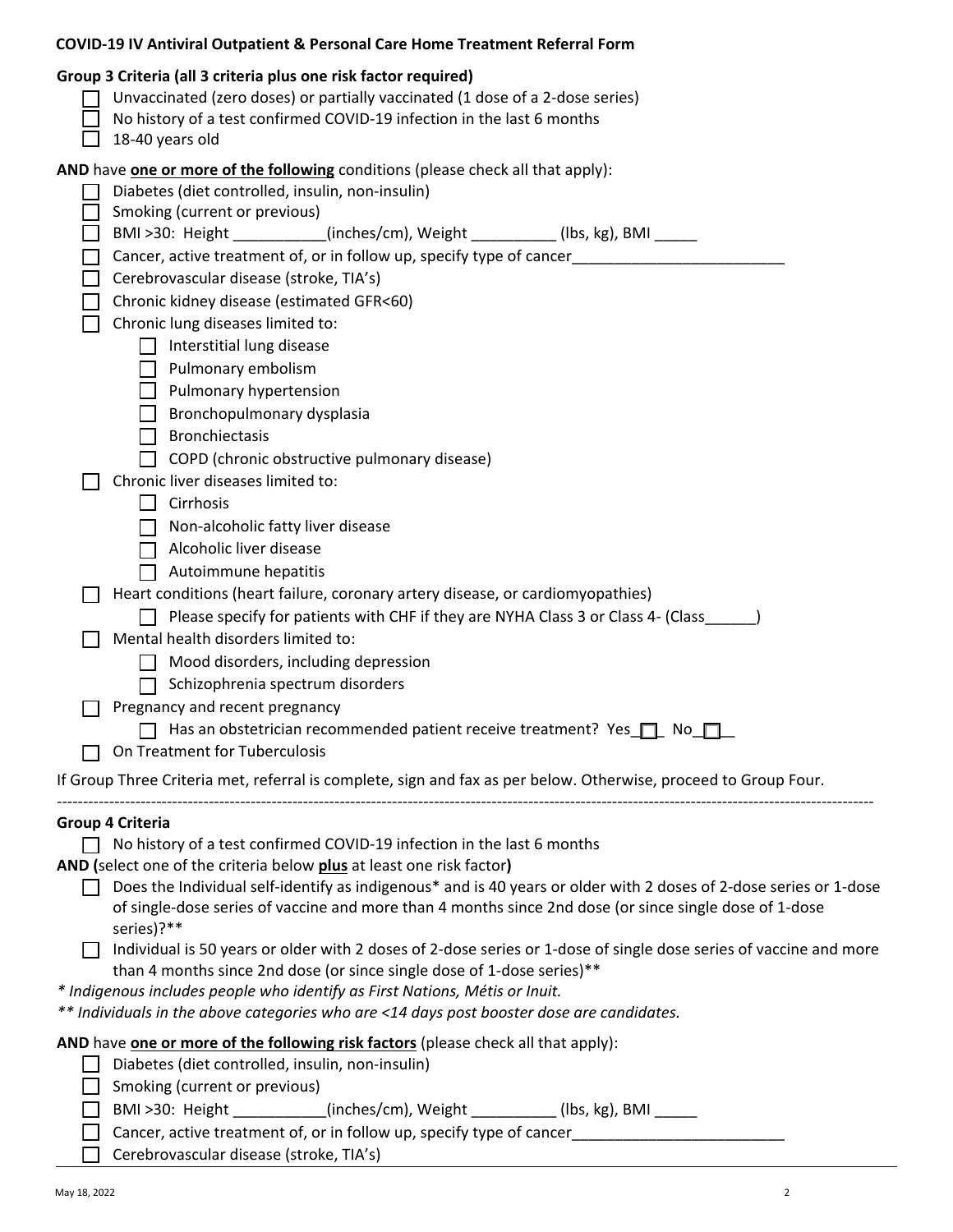## **COVID-19 IV Antiviral Outpatient & Personal Care Home Treatment Referral Form**

| Chronic kidney disease (estimated GFR<60)                                                                   |
|-------------------------------------------------------------------------------------------------------------|
| Chronic lung diseases limited to:                                                                           |
| Interstitial lung disease                                                                                   |
| Pulmonary embolism                                                                                          |
| Pulmonary hypertension                                                                                      |
| Bronchopulmonary dysplasia                                                                                  |
|                                                                                                             |
| <b>Bronchiectasis</b>                                                                                       |
| COPD (chronic obstructive pulmonary disease)                                                                |
| Chronic liver diseases limited to:                                                                          |
| Cirrhosis                                                                                                   |
| Non-alcoholic fatty liver disease                                                                           |
| Alcoholic liver disease                                                                                     |
| Autoimmune hepatitis                                                                                        |
| Heart conditions (heart failure, coronary artery disease, or cardiomyopathies)                              |
| Please specify for patients with CHF if they are NYHA Class 3 or Class 4- (Class                            |
| Mental health disorders limited to:                                                                         |
| Mood disorders, including depression                                                                        |
| Schizophrenia spectrum disorders                                                                            |
| Pregnancy and recent pregnancy -                                                                            |
| Has an obstetrician recommended patient receive treatment? Yes $\Box$<br>No.                                |
| On Treatment for Tuberculosis                                                                               |
| If Group Four Criteria met, referral is complete, sign and fax as per below; if not, patient is ineligible. |
|                                                                                                             |

| Health Care Provider Information (Criteria three, four and five to be completed by a physician or nurse practitioner) CLA./PA's                                                                                                |                                                      |  |  |
|--------------------------------------------------------------------------------------------------------------------------------------------------------------------------------------------------------------------------------|------------------------------------------------------|--|--|
| must indicate name of supervising physician                                                                                                                                                                                    |                                                      |  |  |
| Initial assessment started by Health Links Info Santé nurse as self-reported by patient. See encounter notes for details.                                                                                                      |                                                      |  |  |
| Name (print): the contract of the contract of the contract of the contract of the contract of the contract of the contract of the contract of the contract of the contract of the contract of the contract of the contract of  | Designation: OMD ONP OCI.A, OPA OOther_<br>(specify) |  |  |
| Signature: the contract of the contract of the contract of the contract of the contract of the contract of the contract of the contract of the contract of the contract of the contract of the contract of the contract of the | Contact Number: _______________________              |  |  |
| Date (D/M/Y):<br>Time: Time                                                                                                                                                                                                    |                                                      |  |  |

**Instruct patient that if they have not received a call from the clinic within 24 hours, to call Health Links-Info Santé at 204-788-8200.** 

#### **Fax completed form to: Regional Coordinator - Contact health links if you don't have the number for your regional coordinator**

### **Fax Numbers**

| <b>IERHA</b> | IERHA Clinician completes the Referral Form and faxes to IERHA COVID Therapies Central Intake at 1-204-482-9386. |
|--------------|------------------------------------------------------------------------------------------------------------------|
| <b>NHR</b>   | Fax referrals to:                                                                                                |
|              |                                                                                                                  |
|              | The Pas Emergency Department (ED): 204-623-9207                                                                  |
|              | Thompson ED: 204-778-1413                                                                                        |
|              | Flin Flon ED: 204-687-9640                                                                                       |
|              | Gillam ED: 204-652-6731                                                                                          |
|              | Snow Lake ED: 204-358-3570                                                                                       |
|              | Lynn Lake ED: 204-356-8023                                                                                       |
| <b>PMH</b>   | Fax all referrals to:                                                                                            |
|              |                                                                                                                  |
|              | <b>Monday to Friday</b>                                                                                          |
|              | Brandon Pharmacy: 204-578-4952                                                                                   |
|              | Dauphin Pharmacy: 204-629-3428                                                                                   |
|              | Neepawa Pharmacy: 204-476-2901                                                                                   |
|              | Russell Pharmacy: 204-773-2889                                                                                   |
|              | Swan River Pharmacy: 204-629-3485                                                                                |
|              | <b>Saturday and Sunday</b>                                                                                       |
|              | Brandon Pharmacy: 204-578-4952                                                                                   |